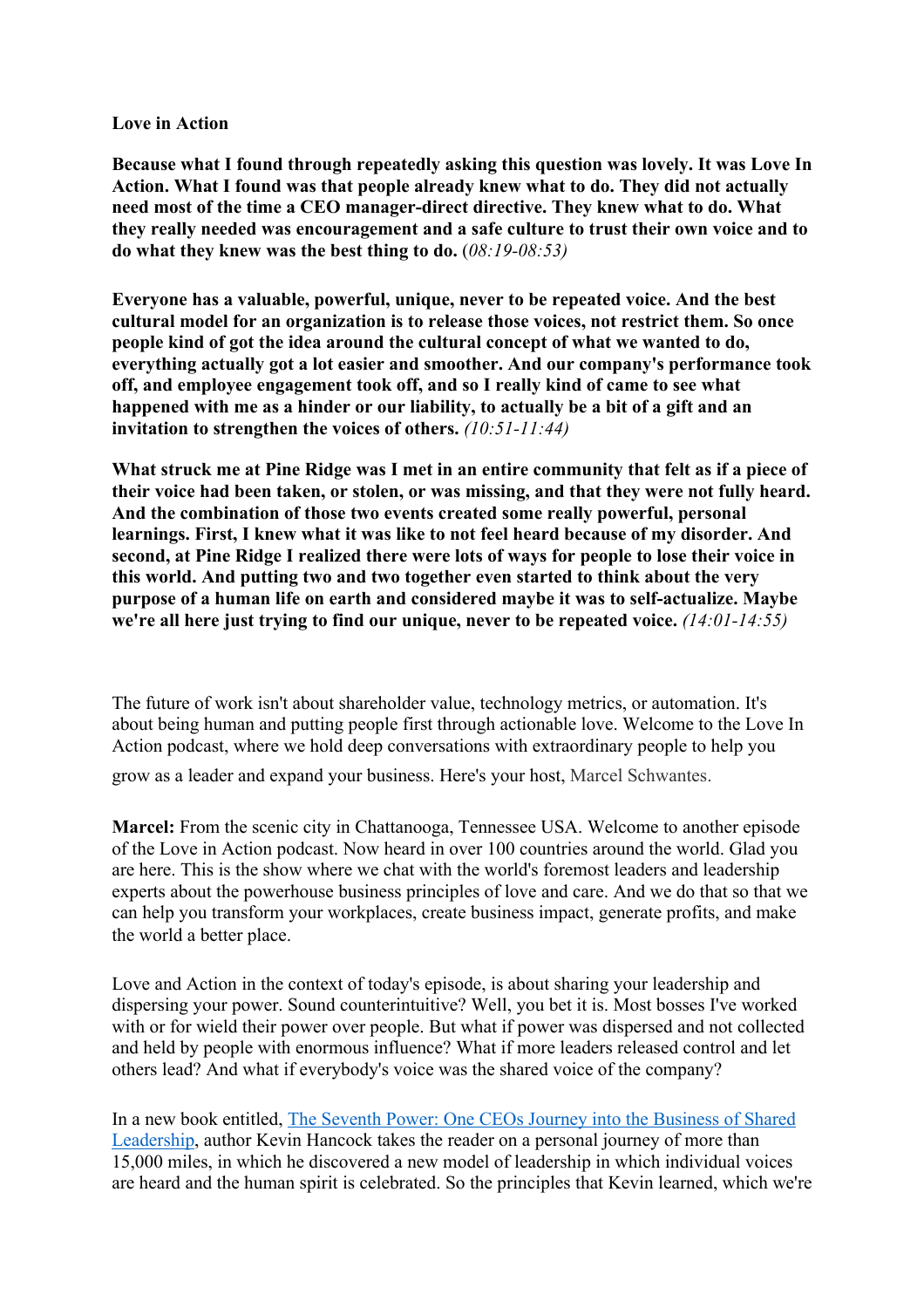going to share, he's going to share with us here in a minute, he now puts to work as the CEO of Hancock Lumber. One of the oldest and best-known family businesses in America. But that all came after Kevin experienced personal tragedy that affected a big part of who he is. I'm not going to give away what that was, I'm going to leave you in suspense so he can personally tell you what happened.

So who is Kevin Hancock? He is the recipient of the Ed Muskie Access to Justice award, the Habitat for Humanity Spirit of Humanity award, the Boy Scouts of America Distinguished Citizen award, and he has also won the Timber Processing Magazine Person of the Year award. And of course as I mentioned before, his company Hancock Lumber, they are a sixtime recipient of the Best Places to Work in Maine. They have won that distinguished. And Kevin also has another book. His first book called, Not For Sale: Finding Center in the Land of Crazy Horse. That book was the recipient of the National Indie Excellence award, and also the Independent Author Network Book of the Year award. My goodness, Kevin, I mean, how many awards… your wall must look amazing in your office.

Kevin is also a frequent speaker, and you can find his TEDx Talk online. So glad you are here my friend, welcome to the Love In Action podcast.

**Kevin:** Marcel, thank you for that lovely introduction, I hope I can live up to that. It's a pleasure to be with you.

**Marcel:** The feeling is quite mutual. So I want to dive into your amazing story. But before we do, I want to get our listeners a little bit acquainted with you. So what is your reason for getting up in the morning? I mean, what would you say is your 'why'?

[04:02] **Kevin:** I would say it is self-awareness, continuing to expand self-awareness. To come to know my own true voice and to follow it as best I can.

**Marcel:** Love it. So the book was released back in February, and I didn't want to give away Kevin's personal story in the introduction, like I told you earlier, because I wanted you listeners to hear it from Kevin himself. So Kevin, pick up the story for us in 2010. Listeners may have already gotten a hint by listening to you talk. Personal tragedy struck. So what happened?

**Kevin:** Yeah. So in 2010, at the peak of the national housing and mortgage market collapse, which was a super challenging time for our industry and our company, I began to have trouble speaking. Something I'd never thought of before, always taken for granted, and as a CEO done a lot of. And it turned out I had acquired a rare, neurological voice disorder called spasmodic dysphonia, or SD for short. That affects only speech with no known cause no known cure. So there I was trying to figure out how to help lead a lumber company through the collapse of the housing market, suddenly without the consistent and comfortable use of my voice.

[05:47] **Marcel:** I can't imagine what that would be like for me in my line of work, speaking, doing podcasts, for that to happen. But for you, you're the CEO of a company where people rely on you for communication. So how did your new way of communicating impact you emotionally?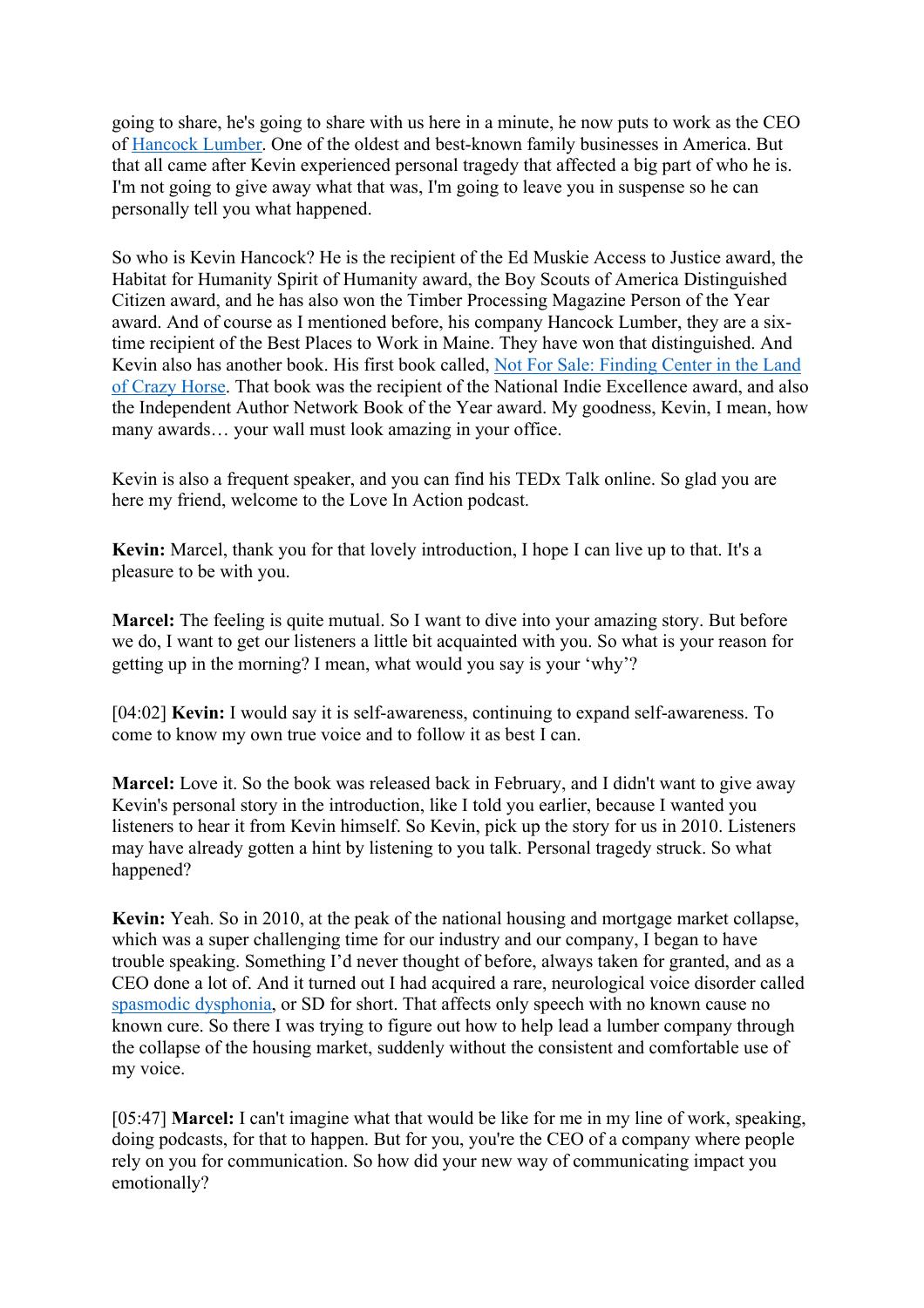**Kevin:** Yeah. So initially it really scared me, because I laugh about this now, but what possible good could a CEO be who can't talk all the time? Because to some degree as a CEO, if you don't think about it a certain way, your tool is your voice. And suddenly I was very limited in my ability to use it.

[06:37] **Marcel:** Yeah. Let's get into how your condition actually impacted not only we talk about communication, but really leadership in general. How did it either help or hurt your ability to lead as a CEO?

**Kevin:** So this is the lovely story. It turned out it was quite a gift it turns out in setting me on a path towards a very different approach to leadership.

So when you, and I would describe it this way, when it's difficult to talk, you pretty quickly develop strategies for doing less of it. And my primary strategy back in 2010, was simply to answer a question with a question, thereby putting the conversation right back on the other person. So you picture this classic scene at work where someone comes to me - because I'm the CEO or the boss - with a question or a problem, and where historically I would have given an answer and a direction. I now simply started saying. "Gee, that is a really good question. What do you think we should do about it?" While initially this was simply a voice protection strategy, in time it really began to dramatically change the way I thought about leadership.

Because what I found through repeatedly asking this question was lovely. It was Love In Action. What I found was that people already knew what to do. They did not actually need most of the time a CEO manager-direct directive. They knew what to do. What they really needed was encouragement and a safe culture to trust their own voice and to do what they knew was the best thing to do.

[08:53] **Marcel:** I love this because you and I were talking a few minutes ago before we hit record, and how the best coaching conversations always put the question back to the person. Because we believe that they have within themselves the answer to the question. And so in my sessions with my clients, it's always exactly what you just said. When they're struggling with something, they come to me and they say, "Well, what do you think I should do?" And I come back with, "Well, what do you think you should do?" And then that opens them up to seeing the possibility of where they should go. And it's really powerful to always ask the questions.

And it's still, timing is obviously also important. You have to read a person. But you mentioned self-awareness. You have to have the self-awareness to know exactly the question they need to hear to trigger the answer in themselves. So I loved that. But was it an easy transition for your employees to all of a sudden go from Kevin has the answers and he's going to give it to us, to now he's calling us to come up with the answers ourselves? I mean, how did they respond initially?

**Kevin:** Yeah. It was the bit of a transition, because they were used to engaging with me in a different way. I was a pretty traditional leader, kind of old school leader before, in terms of always being on stage, always being the voice, always giving the direction. And suddenly I was taking a very different approach. But it did not take very long before that approach got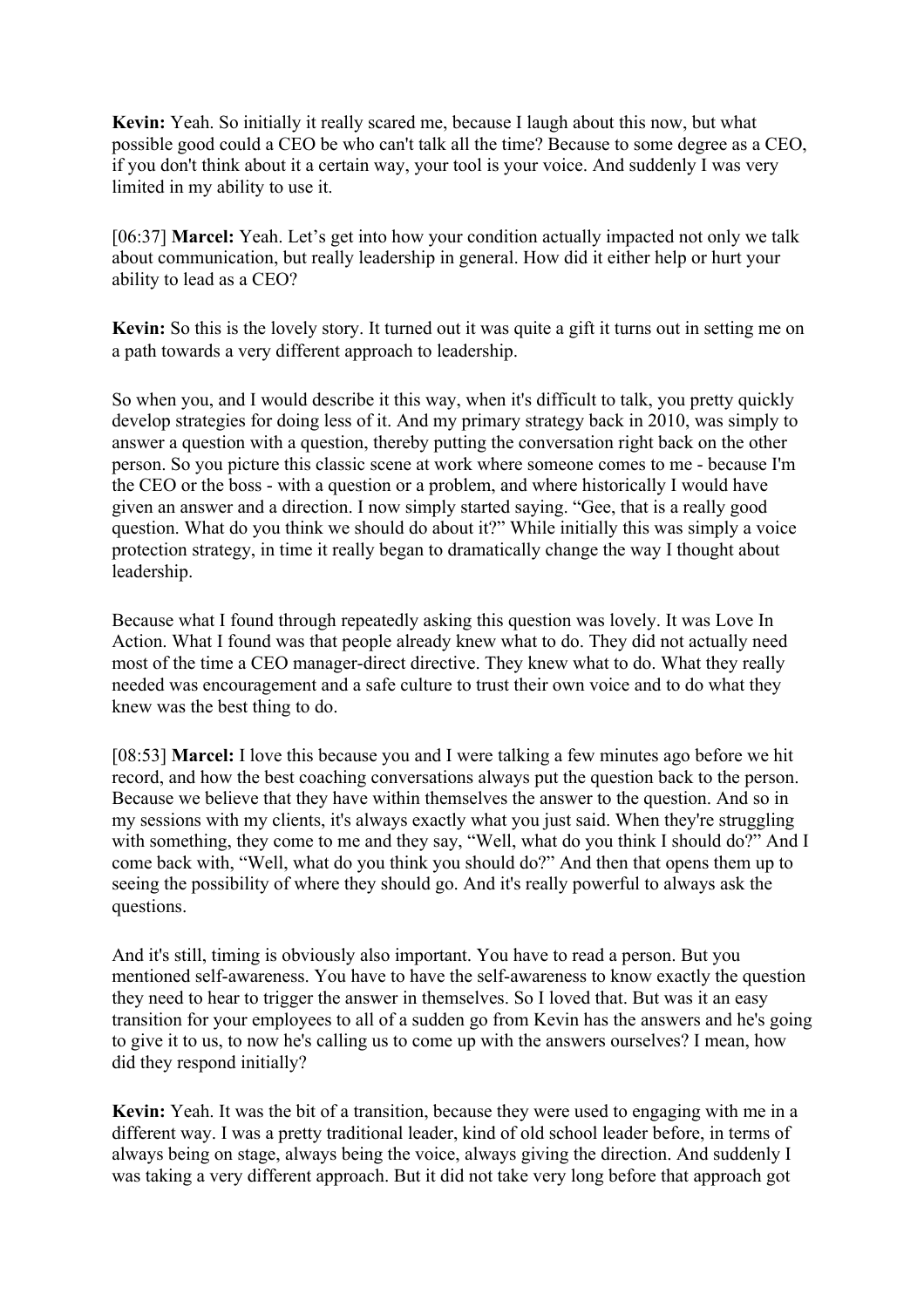embraced. Because really, this is the direction I believe humanity would prefer to have anyway. Everyone has a valuable, powerful, unique, never to be repeated voice. And the best cultural model for an organization is to release those voices, not restrict them. So once people kind of got the idea around the cultural concept of what we wanted to do, everything actually got a lot easier and smoother. And our company's performance took off, and employee engagement took off, and so I really kind of came to see what happened with me as a hinder or our liability, to actually be a bit of a gift and an invitation to strengthen the voices of others.

[11:44] **Marcel:** It's such a powerful metaphor. I love the symbolic play here where you lose your voice, and you start to give people theirs. It's amazing. So that was when you got your diagnosis, that was 2010. And then let's fast forward to 2012. And you began to go through this incredible spiritual awakening which led you to your travels to, of all places, an Indian reservation in South Dakota. Walk us through that.

**Kevin:** So that was the second big event that I did not see coming. So by 2012, the economy had stabilized, and I could see that our company was going to be fine. And I had this growing feeling that I fought for a while. Which was essentially that I needed to focus a bit more on myself, that I needed to kind of regain my balance, or quite literally and figuratively search for my voice. And I didn't quite know how I was going to do that.

But in the summer of 2012, I picked up a copy of National Geographic, and the Pine Ridge Indian Reservation was the cover story. The Pine Ridge reservation is the largest, most remote, most historic poorest of all reservations on the Northern Plains. And I'd always had this love affair with the American west, and I'd particularly been very interested, Marcel, in the history of the second half of the 19th century, when America's Manifest Destiny ran into the Plains Indians.

So I read that article, and without any further planning decided I was going to go there. That I wanted to see what life was like for the people who live there today. So that fall I took one trip, that turned into two. I been there over 20 times. And as you mentioned, my first book was about my experiences with them.

But to bring this all back home, what struck me at Pine Ridge was I met in an entire community that felt as if a piece of their voice had been taken, or stolen, or was missing, and that they were not fully heard. And the combination of those two events created some really powerful, personal learnings. First, I knew what it was like to not feel heard because of my disorder. And second, at Pine Ridge I realized there were lots of ways for people to lose their voice in this world. And putting two and two together even started to think about the very purpose of a human life on earth and considered maybe it was to self-actualize. Maybe we're all here just trying to find our unique, never to be repeated voice.

But to tie it back into leadership, what I concluded unfortunately was that across time, leaders have probably done more to restrict and limit and direct the voices of others than to free them. And that's when it really hit me that my condition was an invitation to try to do something quite different. To be a leader that strengthened the voices of others with dispersed power and helped everyone feel heard.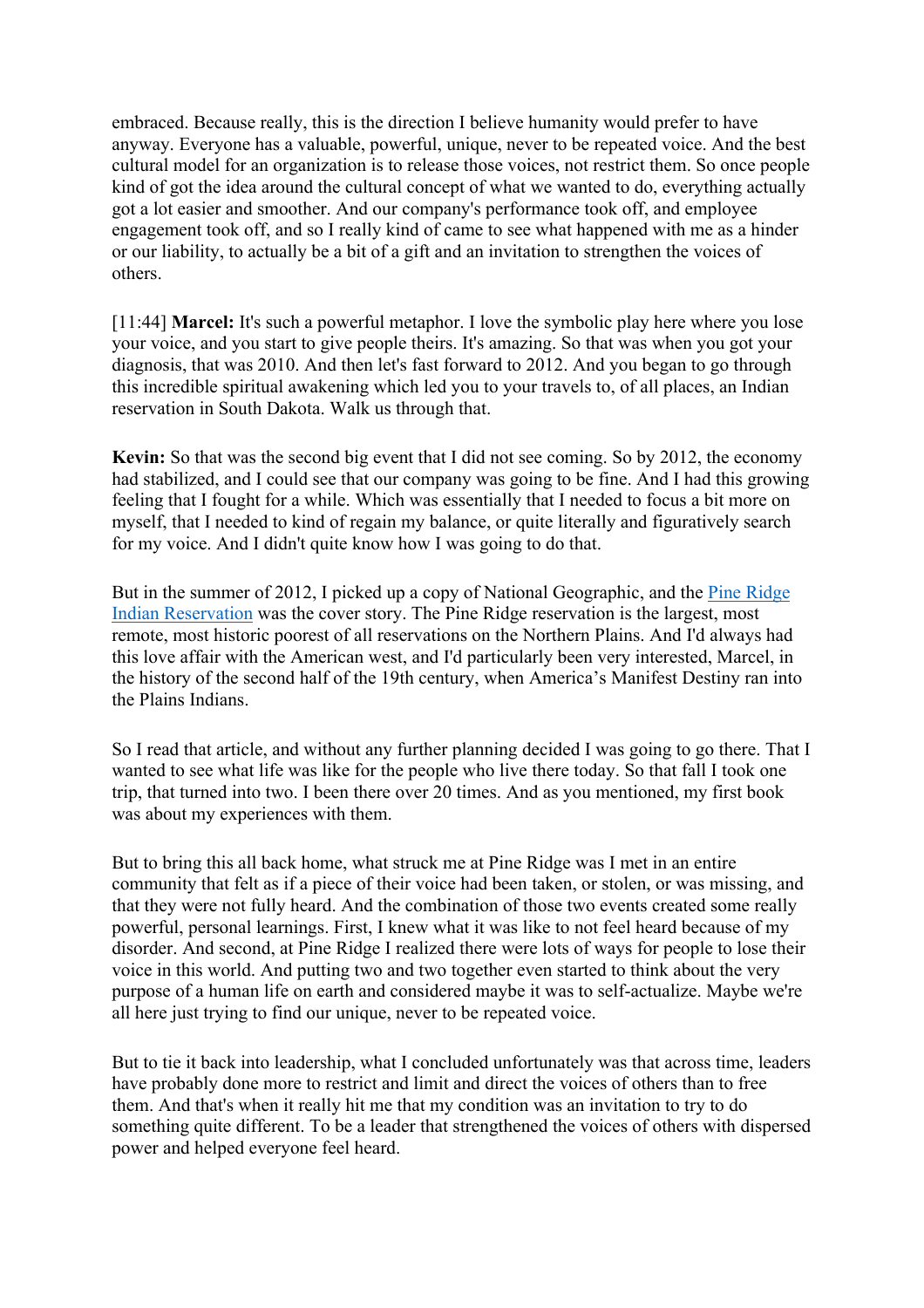[15:39] **Marcel:** That brings me to a very curious question. People are probably wondering, what is the seventh power, which is the title of your book. Tell us about that.

**Kevin:** So the seventh power, in essence, is the power of the individual human spirit. It's a term I first heard on the Pine Ridge Indian reservation, when a gentleman there was showing me their most sacred symbol, which is a medicine wheel. That medicine wheel represents what they described as the six great powers. The power of the west, north, east, south, sky and earth. But then this man pointed to the center of the wheel, the axis. And he paused and he said to me, "Some at Pine Ridge who still remember the old ways, know that a seventh power also exists. And that seventh power is you. It's me. It is the individual human spirit. And this is a reminder that humans are an extension or a manifestation of that great mystery sacred energy of the universe. And that power that we often think lives out there away from us, beyond our reach, it is actually within us.

So the books are really an invitation to turn inward for strength, and meaning, and purpose, and for leaders to create cultures that make it safe for people to do that. Essentially to seek, find, and follow your own true voice. And that we can bring this not just into retreat, Marcel, but into the workplace, into the place of work. And that it can fundamentally revolutionize the meaning and value that people take from work. And then the performance of teams while they're working.

[18:01] **Marcel:** Yeah. Let's dive into the book. I noticed that it's broken down into seven lessons. You call it seven lessons for the age of shared leadership. And to me, I'm a leadership practitioner. I love the fact that it's like a framework for building the kind of culture that you speak, that is really the culture of your own company, dispersed power, shared leadership, giving people voice. I'd love to get an overview for our listeners of those seven lessons, what are they?

**Kevin:** Yeah, sure. So I ended up seven, and they are as follows. Number one, great people are actually everywhere. Number two, that it's culture that makes the difference, culture that either disperses power or collects it. Number three, change - real change - is created first from within, which is the essence of the seventh power. Number four, in the 21st century, leadership's going to be about localizing power and shrinking that center not growing it. Number five is about listening, and the theme there is listening is for understanding not judgment. Number six is about overreaching, and the notion that overreaching has consequences. It ultimately collapses back upon the people that do it. And then number seven is an invitation for the place of work to broaden the mission. So for example, we are a lumber company and we're really into lumber, but that's not our core purpose. Our core purpose is to help advance humanity. In the old model when I came into business, people would tell you to keep your head down, stay in your lane, focus on your craft. And I think in the 21st century businesses actually got to do just the opposite.

[20:21] **Marcel:** So I want to talk about voice, and specifically giving employees voice. Why is it important for those of us that maybe we haven't fully bought into to this, why is it important for all employees to be heard just as much as the leaders?

**Kevin:** Well, two answers to that. The most important answer is because they're all human beings. That's the most important answer. And that sounds obvious. But it's a fundamental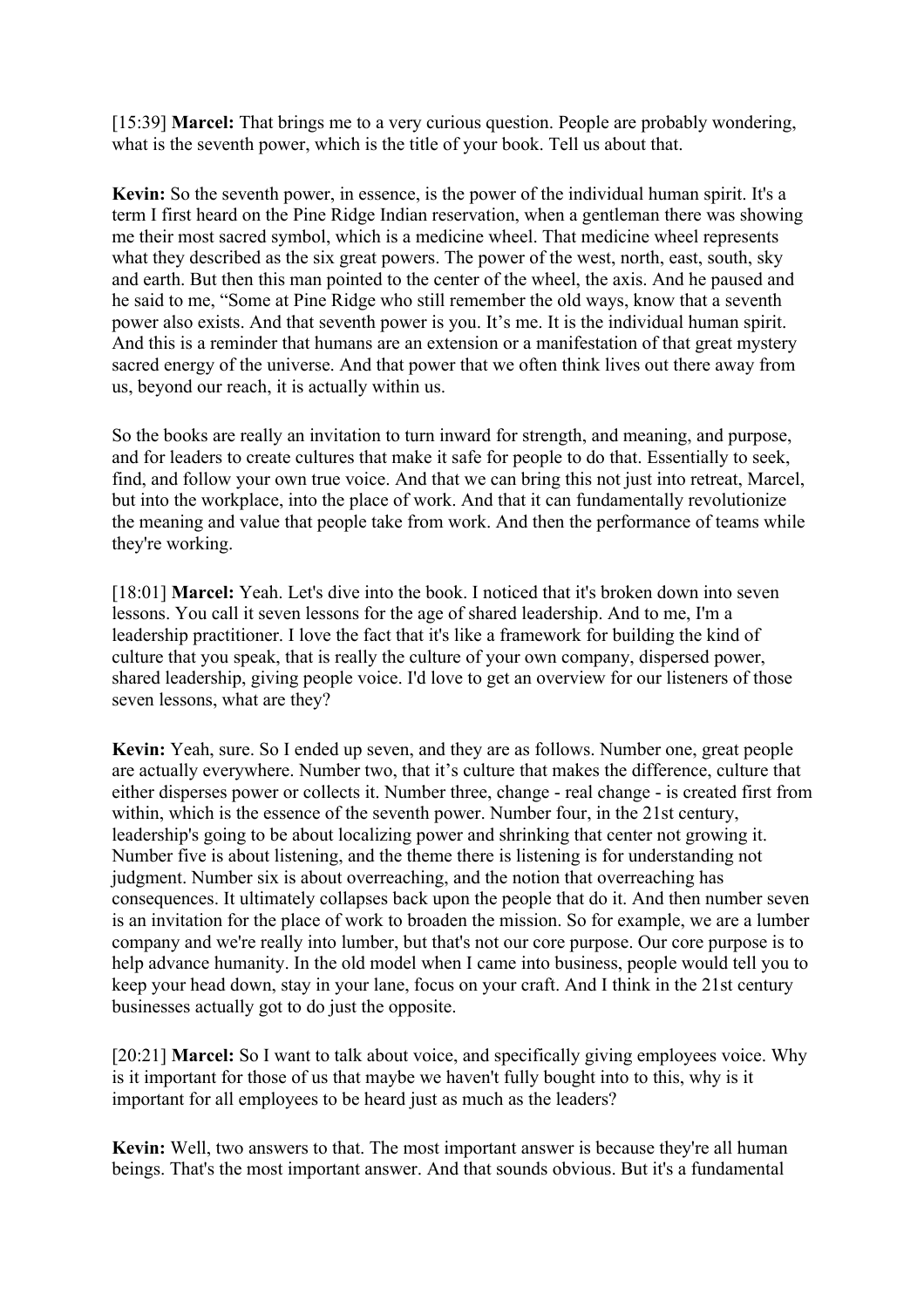shift in thinking that I think is super important. That worker at work is not first a worker, they're first, a human being, living a life and leadership at work needs to enhance the experience for everybody that does it. And second, the outcome of this will improve corporate performance. But I like to talk about that now as the outcome of a higher calling.

**Marcel:** A lot of leaders listen to the show and they're always looking for strategies, tips, practical stuff. So talk to us about how employees are actually are practically heard and Hancock Lumber Company. And what does that look like on a day-to-day level, down in the trenches, as you do business every day?

[21:54] **Kevin:** Yeah, for us, it was a four-step process. First, we changed the mission of the company. We made the primary mission that the employee experience that our number one job was to be valuable to the people who worked at the company in the police. That if we were, those people would take world-class care of the customer, our products, and the company in return. So first you've got to actually look at the mission, because it matters.

Second, we needed a new metric. So, how were we going to measure how we were doing against this mission? So we ended up choosing employee engagement as defined by the employees themselves, as administered by third party survey. In the best place to work process we ended up using but allowed us to get an engagement score and to start tracking it at all of our locations.

And then we simply asked our managers to make that their priority now. And from there to support that we did change our communication systems. And so we were doing a lot more huddling, a lot more listening, a lot of coaching with our managers about the fact that listening is for understanding, not judgment. And all we really needed to do was thank people when they said what they honestly thought.

And then finally company-wide we needed a new shared vision of the very definition of leadership. And we talked a lot about this. If you were a manager or a supervisor, leadership was something to be shared and dispersed. And if you were an employee within the company, leadership was something to be accepted and embraced, not spectated or watched. That the invitation was for everybody to share the responsibilities of leading.

And I might say if I could just add that the worry there often is, doesn't that mean chaos or lack of discipline? And what we've found is just the opposite. That our productivity, our accuracy, our commitment to core systems and best practices went up. Now why, one might say. Well, it's simple. People are more apt to support authentically that which they help to create. And people are participants in discussions around court processes, they are much more apt to embrace them.

**Marcel:** So is this accurate to say, if you allow employees to be heard and if you give them voice on opinions, input strategies, give them chance to express their creative ideas, you are dispersing power? Is that accurate?

**Kevin:** Yes. Totally accurate.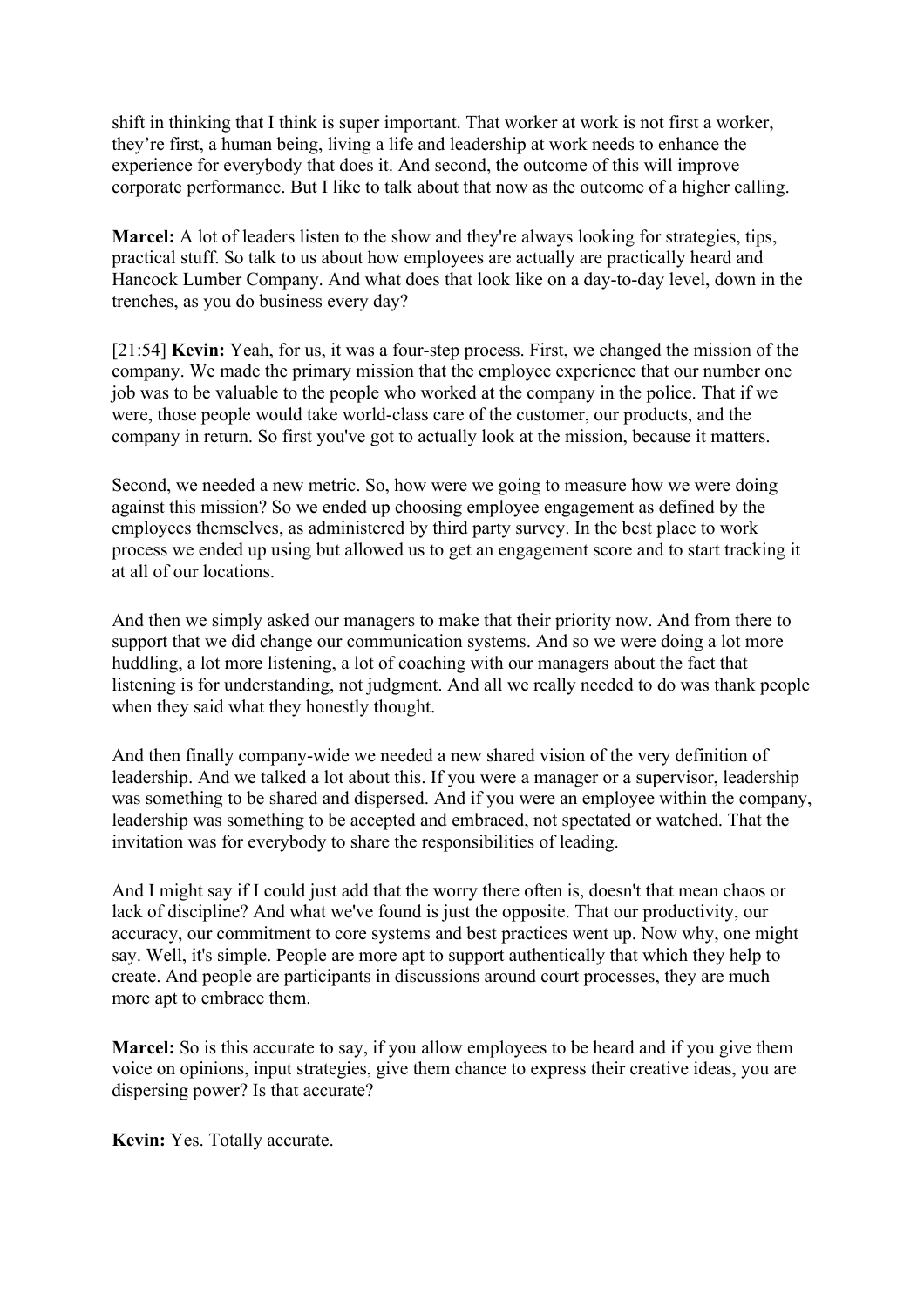[25:34] **Marcel:** Okay. Which is in essence what you're doing, what you did. Kevin, another way of I think dispersing power is the way that you manage people's work hours at your company. You basically say that as productivity expands, work should actually take less time, not more. And that by working less hours during the week, you can actually generate more revenues. I'm also intrigued by how you pay your people. You don't believe in overtime. Unpack that for us.

**Kevin:** Yeah, thank you. I'm a big believer in what I've come to talk about as putting the work back in its place, where it is important but not all consuming. That it enhances a broader diverse life for everyone, not just the owners or the executives. And I do believe that if you today tried to invent the worst possible pay system for the 21st century, you would invent overtime. Which essentially that model is, the longer it takes, the more you're paid. And the real model ought to be the less time it takes, the more you're paid. The more efficient, accurate, absent of rework, the more it takes, the better.

So we ended up totally rebuilding our compensation systems. First, pretty grammatically increasing the base pay rates, and then building a set of incentives that we call 'performance goals', that pay out for the work to take less time. We took our average hourly work week from 48 hours to about 40, expanded our capacity, not reduced it, and grew people's pay. And that to me is a summary of the idea of putting the work back in its place.

**Marcel:** So what I'm hearing you say basically is that you bumped up the base pay, and then you replaced the overtime with incentives. You paid people incentives. Is that right? And what were those incentives again?

**Kevin:** Correct. Yeah. Those incentives were tied to working safely, working accurately, and working efficiently. So when the work takes less time because we're getting better at it, that's what people should be financially rewarded. So people are gaining income, and gaining time, and gaining personal energy, because work takes energy.

We all know that feeling of I'm at home exhausted, going to bed to wake up to do it again. Yeah. Of course we've got to work hard at work. But if productivity improves, we want to take a piece of that productivity and give it back to a more diverse life than just work.

[29:08] **Marcel:** I love it. This is such an empowering pay structure that you're literally improving the lives of people by doing that. And obviously, they're picking up more incentives and getting better pay along the way. But it's improving their quality of life. That's my point. Kevin, your company has been awarded all of these Best Places to Work awards. If I'm a CEO right now listening, how can I begin creating the kind of culture that you speak of? I mean, is there a first step?

**Kevin:** There is. Well, there was for me. Which was I had to start talking less, sit still more, and I had to really transcend my own ego, and separate that from my role. And then really take that leap of faith.

There are lots of people in our company who can lead it. And the letting go is actually for engaging the power of others. What I often say is the CEO or the boss has first dibs on all the work, on all the speeches, on setting all the agendas, and the rest of the organization picks up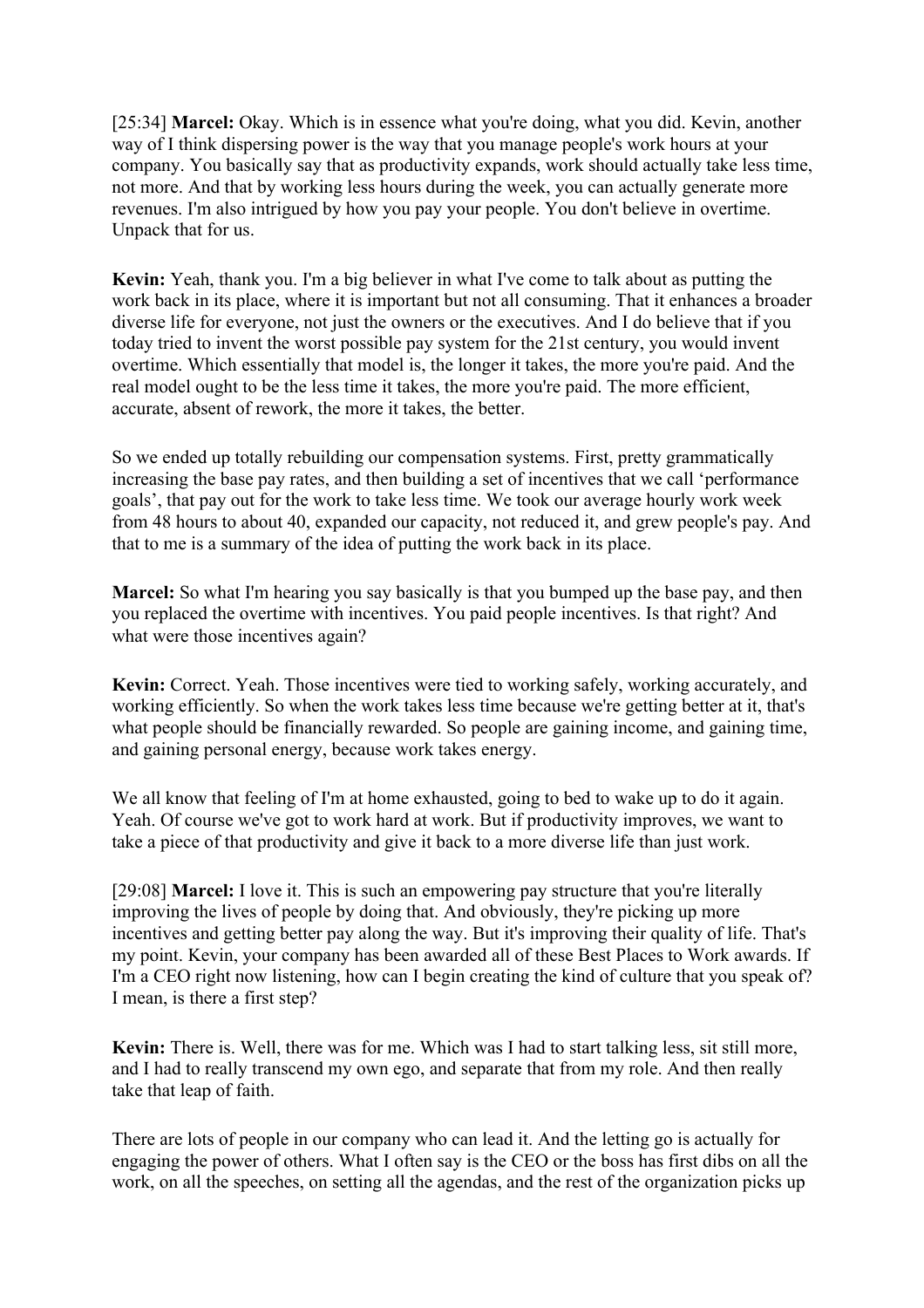what those leaders aren't occupying. And so the way to get everyone else to pick up more is really simple. It's to occupy less. But the idea of leaders doing a bit less is counterintuitive, because the opposite has been so deeply ingrained in our culture that it takes a determined, focused effort to make that transition. But I dare say anyone who made it, would never go back. It's like when I look back on it now, it's lovably comical to think about what I used to try to do. And we had 550 people in the company. The power of them all leading is just immeasurably greater than anything I could do on my own.

[31:45] **Marcel:** Wow. So looking back, knowing what you know now in retrospect, do you see your disorder as a gift?

**Kevin:** I do, one hundred percent. I believe it was actually a gift from my own soul. It was a bit of a shot across my bow really forced me to change in a direction, once I embraced it, that really was my authentic voice. So the irony of this is just, I just got goosebumps, that I had to lose a piece of my literal voice to find my authentic, personal, and leadership voice. It was a gift.

**Marcel:** It's amazing. It's amazing. Well, listen we have a tradition here on the Love In Action, where we juxtapose principles of leadership love in action, against its counterpart, which I feel is fear. And yet here we are in 2020, and it's still prevalent in how organizations and businesses are managed, but we keep finding the evidence. You are case in point, all of your examples in your story, that the principles of love, and care, and inclusion, and respect, and listening, and empathy, and kindness, these things lead to high performance and business outcomes. The million-dollar question, why do you think people still lead through fear and control?

**Kevin:** I think it's a lack of self-awareness. I think one of the toughest things in this day and age if you're leading, is to take time and stop and really think about the deeply personal human questions like this one. And what that actually is the role of leadership. And when you think about it from a love and humanity standpoint, the answers obvious. The role has to be giving a power to others. It can't be the collecting of power. There may have been a time in an early age, an earlier century, when that was the appropriate approach. But this is the 21st century, and around this planet, more and more humans are awakening to their own sacred power, and they want leaders who fundamentally see the world that way and see leadership as being about giving others voice and power and control.

[34:47] **Marcel:** Yeah. I know that fear and control are relics of the industrial age that have been passed on from generation to generation. Here we are 21st century, it's still something that we see day to day. So how do we go from fear to practical love as a leader? Whether it's personally as a one person, a one manager or a CEO who wants to apply these things, or organizationally systemically in your company culture. I mean, what would you say is a good starting point?

**Kevin:** Yeah, I would say a good starting point is for leaders to worry about others a little bit less and themselves a little bit more. And I am in love with that iconic Ghandi thought of 'becoming the change you wish to see in the world'. So really taking the time to think about how would you like to see humanity change, and to put your energy into becoming that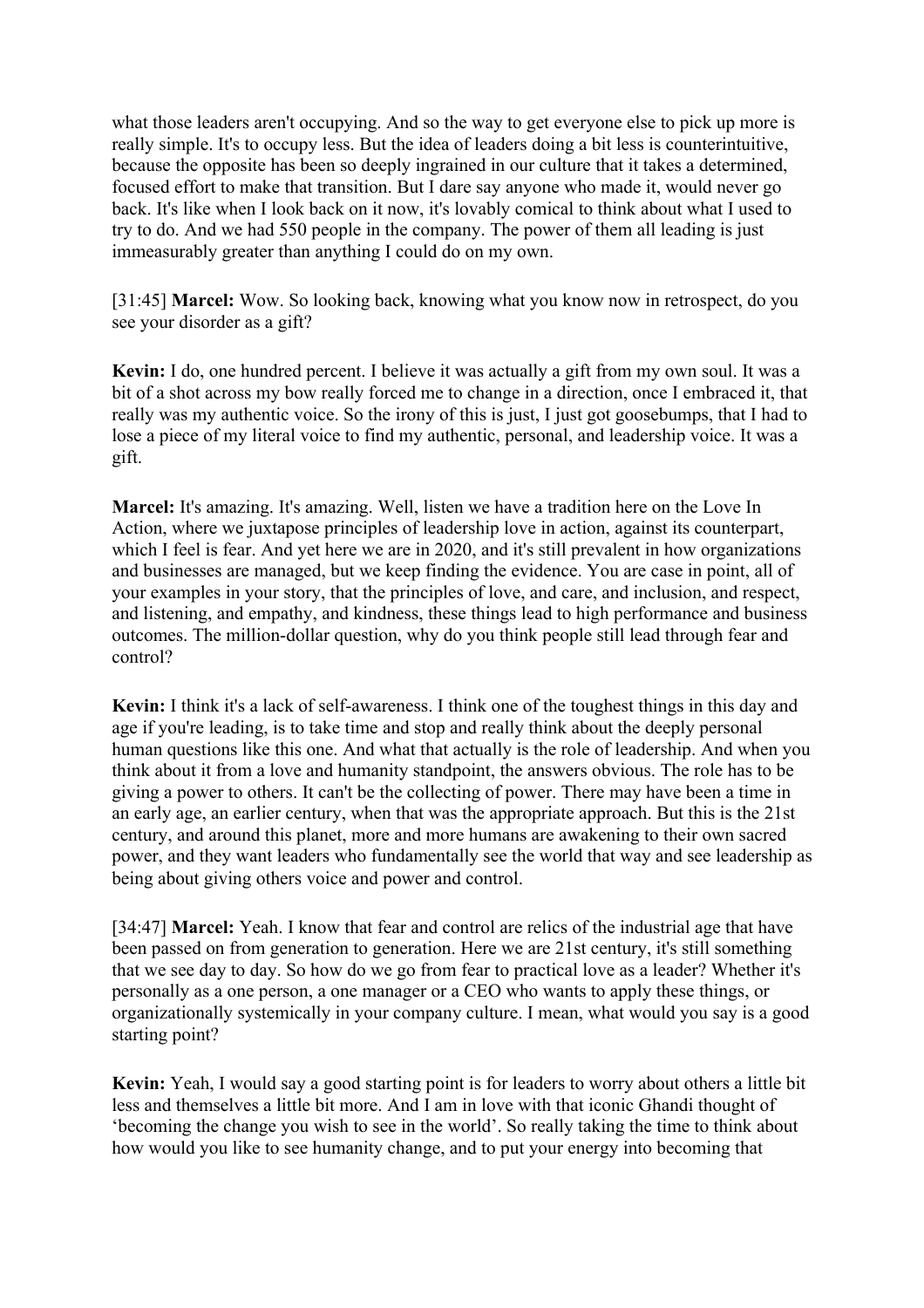change. So really, it's leaders focus mostly on themselves, and then having that personal transformation ripple throughout their organization.

**Marcel:** Kevin. I want to ask you to put yourself in a time machine and take yourself back to the age of 20. What advice would you give yourself at that age?

**Kevin:** So what a great question. And I don't think I would get myself any. Because I needed to learn every single lesson. I needed to stumble every single time I stumbled. I had a dream a couple months back that an angel offered to take me back about 15 years in my life. Not quite to 20, but back. And I got super nervous in that dream. And I said to the angel, "No, I don't want to go. Because if I back up, I might not get spasmodic dysphonia again." So I just have become so thankful for the things that haven't gone right, because they are really what brought me to where I am today. Which is totally of course human and filled with missteps still today. But a really clear sense of who I want to be, and what my voice authentically is.

[37:44] **Marcel:** Yeah. Kevin, you embody hope. And we are in a time right now where there's so much uncertainty and fear surrounding so many of us with this pandemic. I want to ask you to just kind of help us help our listeners walk through a little bit of a hope lesson here, maybe. How do we find hope in this mess? How can others find hope? How do you find hope?

**Kevin:** Yeah, great question. It's such a difficult time with COVID-19, but what I see in it is actually filled with hope. And very much consistent with what we're chatting about today. When you think about this virus, who has to lead the defeat of it? Everybody. It takes every single person on earth. You cannot centralize the solutions to this. Everyone must lead.

Then the second big thought it brings me to in the 21st century is, I think we need a whole new definition of what winning looks like. Because when it comes to this virus, for example, the planet is only as safe as it's least safe place. And isolation does not work anymore because there is no ability to isolate. We are a global tribe and we've got to start thinking more about our shared collective humanity.

**Marcel:** I love that. Kevin, we bring it home with two final questions. It's kind of a way for our guests to speak authentically with you listeners. Personally, what's really tugging at your heart right now that you would like us to know?

**Kevin:** I would say it's following your voice, really encouraging everyone to look inward to find their own unique, never to be repeated voice, and take that leap of faith to follow it. Your voice is you by design. It will never be repeated. And your gift to humanity is to do the best you can to release it, and share it, and bring it forth into this world.

**Marcel:** And finally, you get to end this interview your way with one key takeaway. What would that be that we can just bring it with us and that it's going to make a difference in our lives?

**Kevin:** Yeah, I would say that in nature, power is meant to be dispersed. A quick story to answer the question. I was in the Arizona desert a few years back where the book begins.